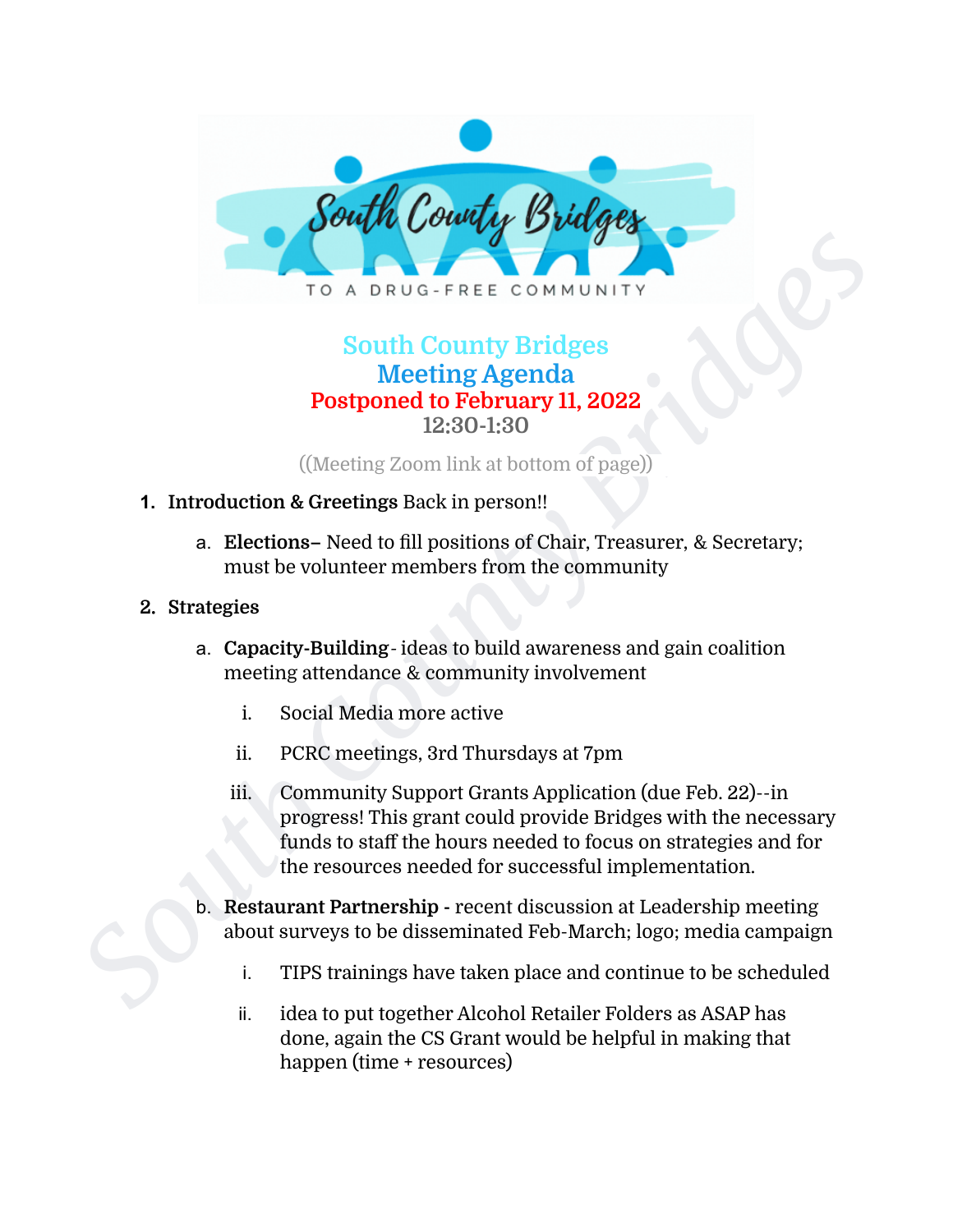- c. **Narcan Training** We have changed the time on the website's registration page from Mondays at 1pm & Mondays at 5pm, to Mondays at 10am, and the option to request a personalized day and time; hopefully we will get more interest as a result of these changes.
- d. Vaping/Marijuana Toolkit always looking for events/ways to<br>distribute these resources into the community, sporting events,<br>other community mectings; target audience is middle schoolers and<br>their parents/caregivers<br>**3.** d. **Vaping/Marijuana Toolkit**- always looking for events/ways to distribute these resources into the community; sporting events, other community meetings; target audience is middle schoolers and their parents/caregivers
	- **3. Recent Events-** no recent events
	- **4. Upcoming Events-** Elections
	- 5. **Prevention Blog Posts** volunteers to submit entries are always needed! Contact [hdgarr01@aacounty.org](mailto:hdgarr01@aacounty.org)
	- 6. **Additional Notes & Closing**

# **Next Meeting March 4, 2022**

### **Join Zoom Meeting Here**

[https://us02web.zoom.us/j/81682371237?pwd=MkJ1Z01MQm1xRXlFY](https://us02web.zoom.us/j/81682371237?pwd=MkJ1Z01MQm1xRXlFYWdCTlM2TWhkdz09) WdCTlM2TWhkdz09

### **Meeting ID: 816 8237 1237**

**Password: SCB2020**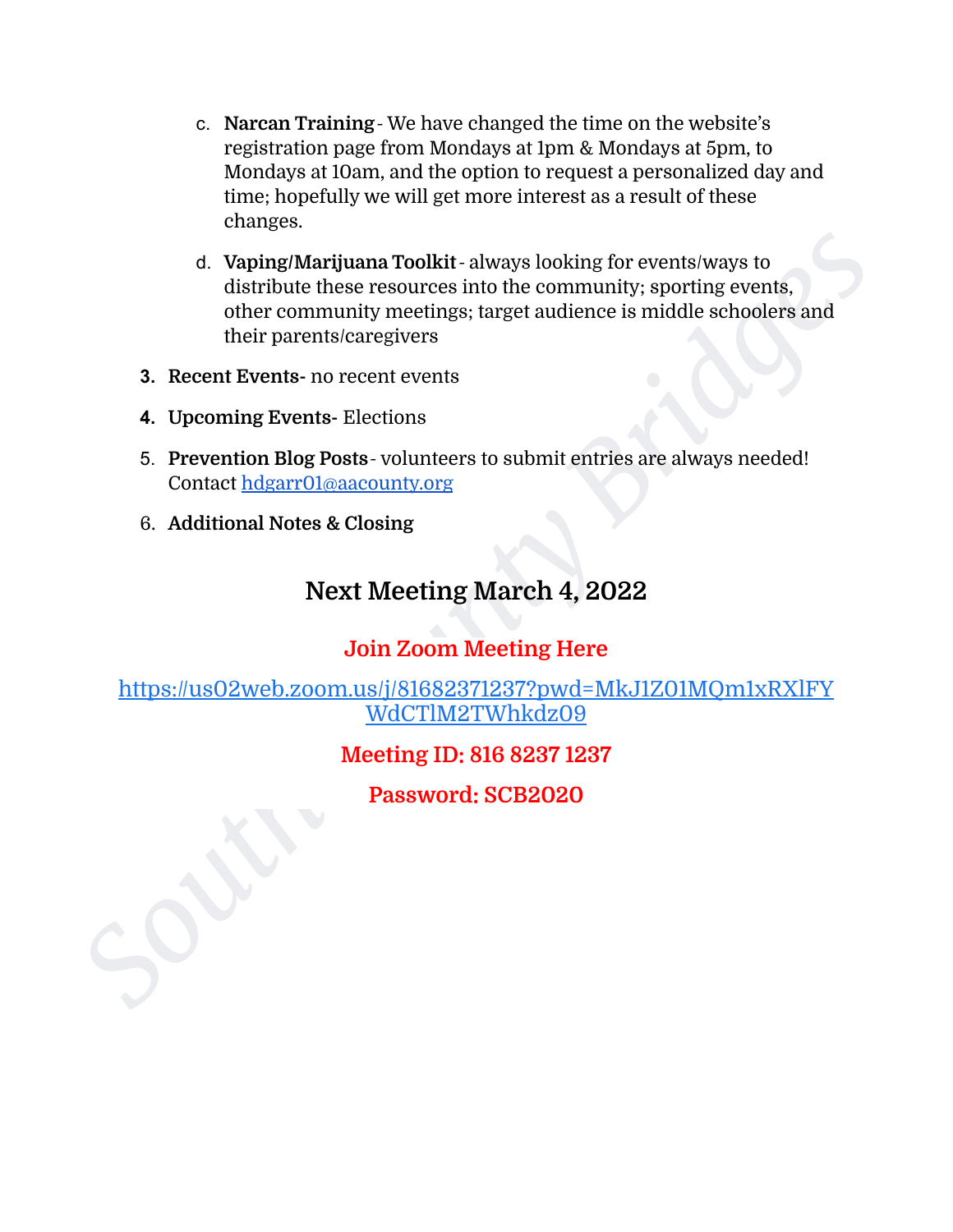

# Friday 2/11/22 @ 12:30 pm

### 1. **Introduction & Greetings** Back in person!!

Leslie Beers ( ASAP Coordinator, Mindi Garrett (DOH Prevention Coalition Supervisor,), Linda Buchanna; Virtual attendance= Justin (DOH), Chelsea O'Neil, & Marte iBirnbaum (Luminous Health)

a. **Elections–** Need to fill positions of Chair, Treasurer, & Secretary; must be volunteer members from the community

#### **2. Strategies**

- **FO** A DRUG-FREE COMMUNITY<br>
TO A DRUG-FREE COMMUNITY<br>
Meeting Agenda & Minutes<br>
Friday 2/11/22 @ 12:30 pm<br>
1. Introduction & Greetings Back in person!<br>
Leslie Beers (ASAP Coordinator: Mindi Garret (DOH Prevention Coalition b. **Capacity-Building**- ideas to build awareness and gain coalition meeting attendance & community involvement- *ideas shared = Linda willing to* partner with AACPS teacher to get <sup>a</sup> SADD chapter going again in one of the southern schools; snail-mail coalition flyers/info to the various Moose & Elks locations; contact South County Alliance (Linda)
	- i. Social Media more active- work with Southern PD and share social media posts to raise awareness
	- ii. PCRC meetings, 3rd Thursdays at 7pm- Mindi presenting in March on Prevention, Leslie will join to help promote Bridges
	- iii. Community Support Grants Application (due Feb. 22)--in progress! This grant could provide Bridges with the necessary funds to staff the hours needed to focus on strategies and for the resources needed for successful implementation.
	- iv. START Program- gives juveniles <sup>a</sup> chance to do community service hours rather than have <sup>a</sup> charge on their record (non-violent crimes only), suggested to partner with South County Bridges, using the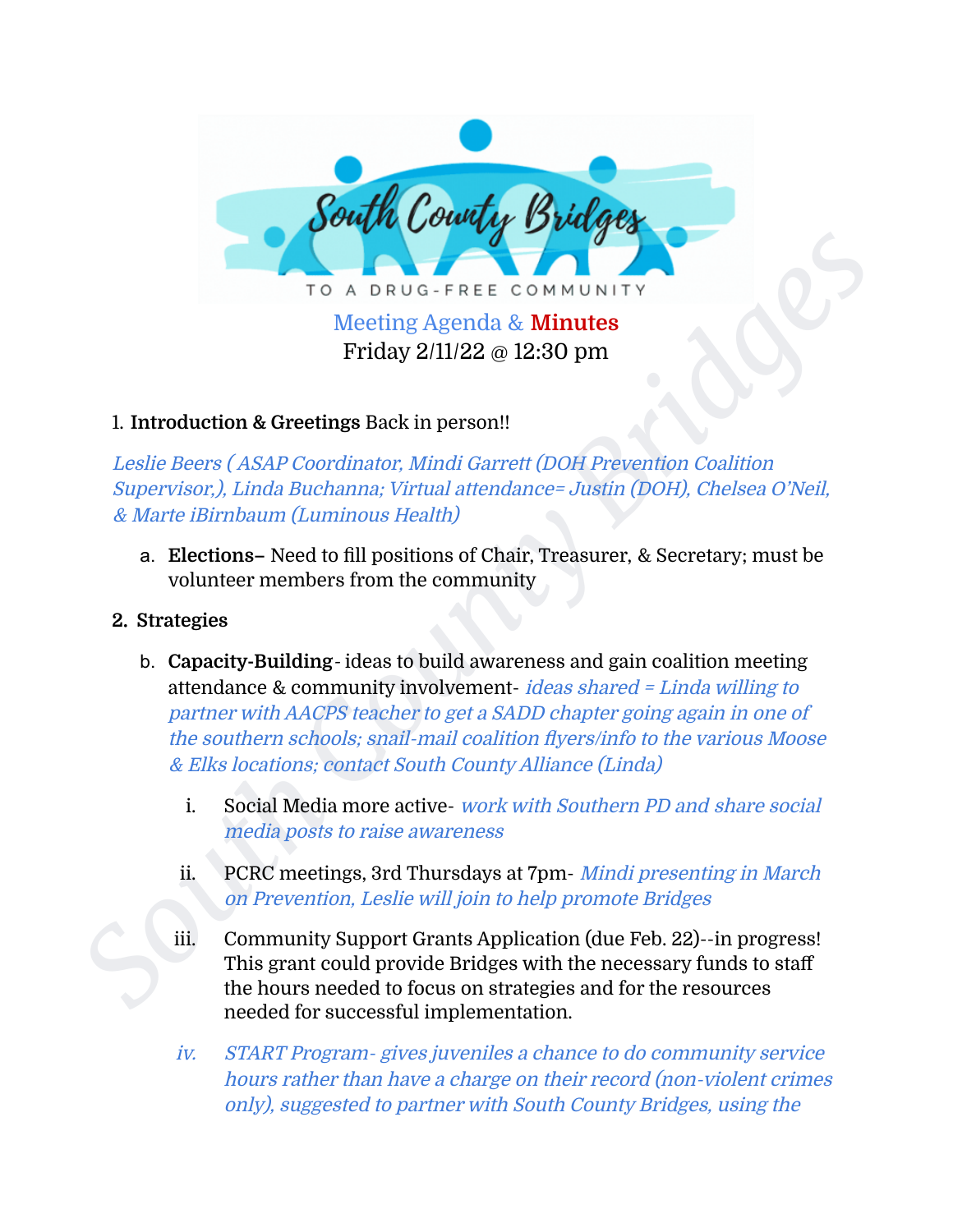coalition as <sup>a</sup> referral source for the program. Youth involved in the START Program can get assigned to Bridges to complete community service hours, volunteering with whatever we have available. Great opportunity for collaboration between Prevention, Law Enforcement, other State Systems (Justice), and Youth.

- c. **Restaurant Partnership -** recent discussion at Leadership meeting about surveys *(still going through DOH approval process)* to be disseminated Feb-March; logo; media campaign- radio, blogs, social media, newspaper ads
	- i. TIPS trainings have taken place and continue to be scheduled-Linda suggested possibly using the Elks, Deale to host the training done for County & City Officials, or other possible trainings, just get <sup>a</sup> date for her so she can officially arrange it
	- ii. idea to put together Alcohol Retailer Folders as ASAP has done, again the CS Grant would be helpful in making that happen (time + resources)
- **Example 12 County County County County County County County County County County County County County County County County County County County County County County County** d. **Narcan Training**- We have changed the time on the website's registration page from Mondays at 1pm & Mondays at 5pm, to Mondays at 10am, and the option to request a personalized day and time; hopefully we will get more interest as a result of these changes. - Rick asked if we could do Narcan training at the PCRC meeting; may not have time during the March meeting with the presentation but will look into getting it done at <sup>a</sup> different date. The PCRC meeting is <sup>a</sup> great place to spread the word that the county's Prevention coalitions offer FREE Narcan (& TIPS) training to all county residents.
	- e. **Vaping/Marijuana Toolkit** always looking for events/ways to distribute these resources into the community; sporting events, other community meetings; target audience is middle schoolers and their parents/caregivers- Shared flyer with group plus the draft of "Healthy Ways to Cope With Stress" flyer which still needs edits and DOH approval. Also shared the Bridges flyer for the community, to pass out and share with all networks.

**3. Recent Events-** no recent events- Elks Drug Awareness Contest (essay, poster, & video) for AACPS students, "The Best Me Is Drug Free"

**4. Upcoming Events-** Elections; Sound of Silence at Central Middle School on 2/25